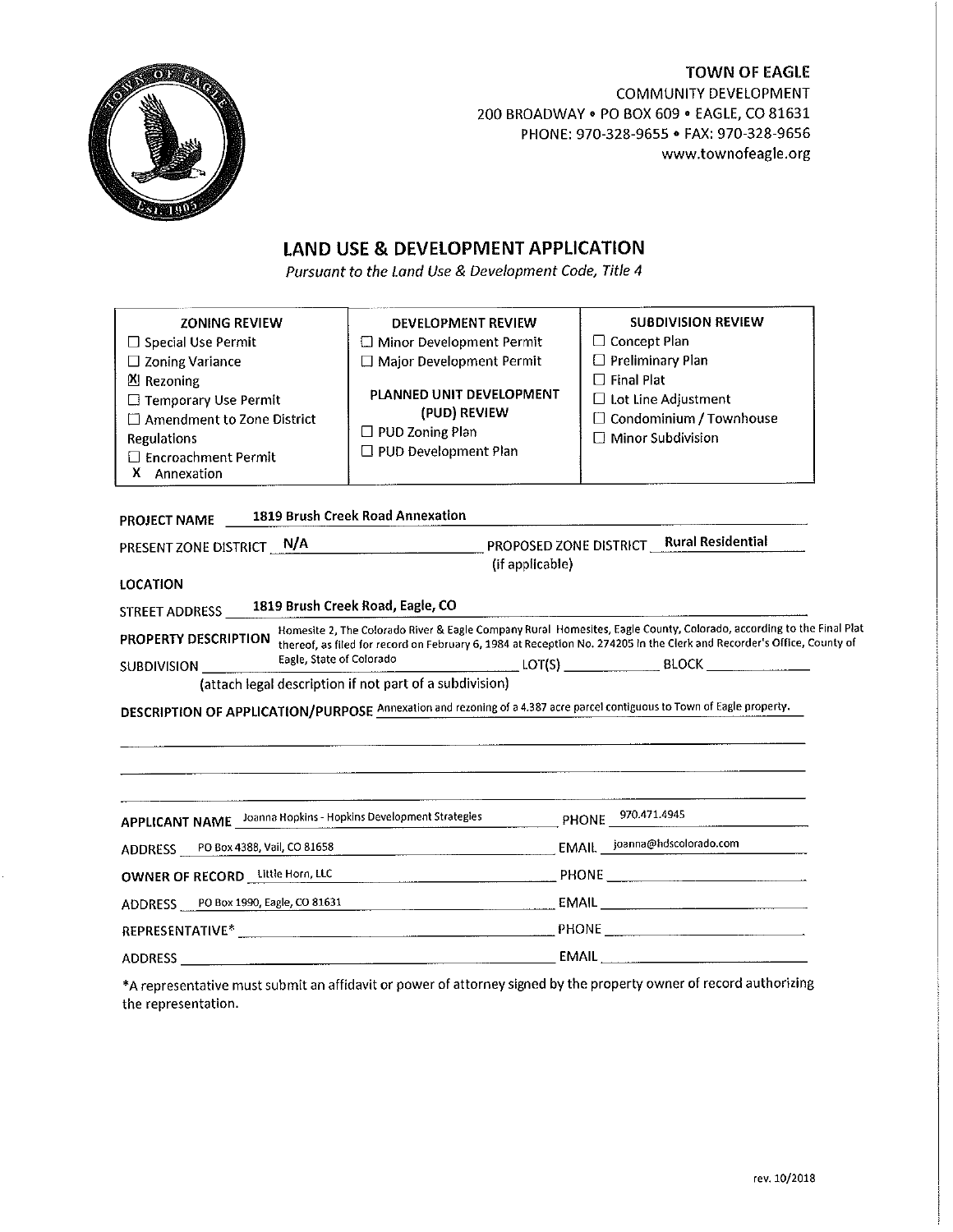#### **APPLICATION SUBMITTAL ITEMS:**

The following submittal materials must be submitted in full before the application will be deemed complete (please check all items that are being submitted):

 $\Box$  Applicable fees and deposits.

 $\Box$  Project Narrative, describing the project, its compliance with any applicable review criteria, any impacts to the surrounding area, and any other relevant information.

 $\Box$  Surrounding and interested Property Ownership Report (see project specific checklist for more information).

 $\Box$  Proof of Ownership (ownership & encumbrance report) for subject property.

 $\Box$  Site Plan, drawn to scale and depicting the locations and boundaries of existing and proposed lots and structures.

 $\Box$  Project specific checklist.

#### **FEES AND DEPOSITS:**

See Eagle Municipal Code Section 4.03.080

- 1. Application fees shall be paid in full at the time of the filing of the application and unless paid, the application shall not be deemed complete. All fees are nonrefundable.
- 2. As described in Eagle Municipal Code § 4.03.080, third-party consultants may be necessary for the review and processing of applications. These costs ("pass-through costs") must be paid by the applicant. If passthrough costs are expected, the applicant must pay a deposit at the time the application is filed. If at any time the deposit does not fully cover the pass-through costs, the applicant must pay another subsequent deposit before the Town will continue processing the application.
- 3. The Town may withhold the recording of any Subdivision Final Plat or Development Plan or the signing of any Resolution or Ordinance until all pass-through fees are paid in full.
- Within 30 days of approval or denial of an application, any remaining deposit shall be returned to the 4. applicant. If an application is withdrawn, any remaining deposit shall be returned to the applicant within 60 days.

I have read the application form and certify that the information contained herein is correct and accurate to the best of my knowledge. I understand that it is my responsibility to provide the Town with accurate information related to this application. I UNDERSTAND THAT FILING AN APPLICATION IS NOT A GUARANTEE THAT THE APPLICATION WILL BE APPROVED.

<u> 76. I</u> Signature

| <b>FOR OFFICE USE ONLY</b>     |                  |                    |  |
|--------------------------------|------------------|--------------------|--|
| <b>DATE RECEIVED</b>           | RΥ               | <b>FILE NUMBER</b> |  |
| <b>REVIEW FEE</b>              | <b>DATE PAID</b> | <b>RECEIVED BY</b> |  |
| <b>DATE CERTIFIED COMPLETE</b> | BY               |                    |  |
| <b>P&amp;Z HEARING DATE</b>    | <b>DECISION</b>  |                    |  |
| <b>BOT HEARING DATE:</b>       | <b>DECISION</b>  |                    |  |
|                                |                  |                    |  |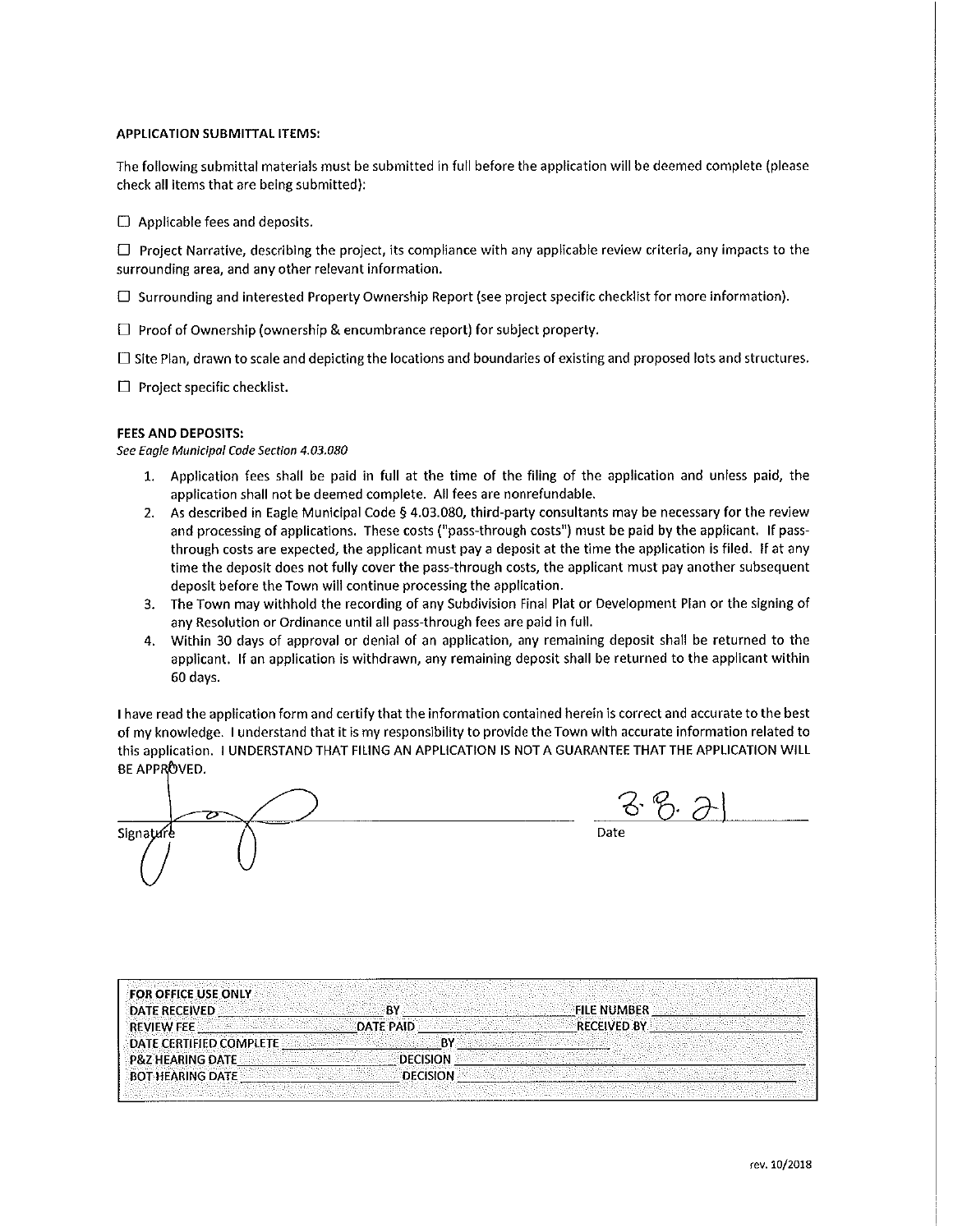# 1819 Brush Creek Road

## Annexation and Rezoning Application

## Project Narrative

The subject property containing 4.38 acres was purchased in 2018 originally containing two manufactured homes. Since 2018, the property owners have designed and are in the process of constructing a single-family residence and an outbuilding on Town of Eagle water and sewer utilities and adjacent to the Town of Eagle boundary via Brush Creek. The property owners are requesting annexation of this property as it is a logical extension of the town bordered by PUD zoned areas (Haymeadow and Eagle Ranch) on two sides, as it is currently served by town utilities and typifies the intent of the Rural Residential land use designation as defined in the recently adopted Elevate Eagle Comprehensive Plan.



This annexation request does not require any additional extension of town utilities or roadways. Access is currently provided via Brush Creek Road and all existing access and utility easements as shown on the Annexation Map will remain.

The property owners are concurrently requesting a rezoning of the subject property to Rural Residential as it is consistent with the Elevate Eagle Comprehensive Plan future land use designation and the property uses are consistent with Rural Residential development standards.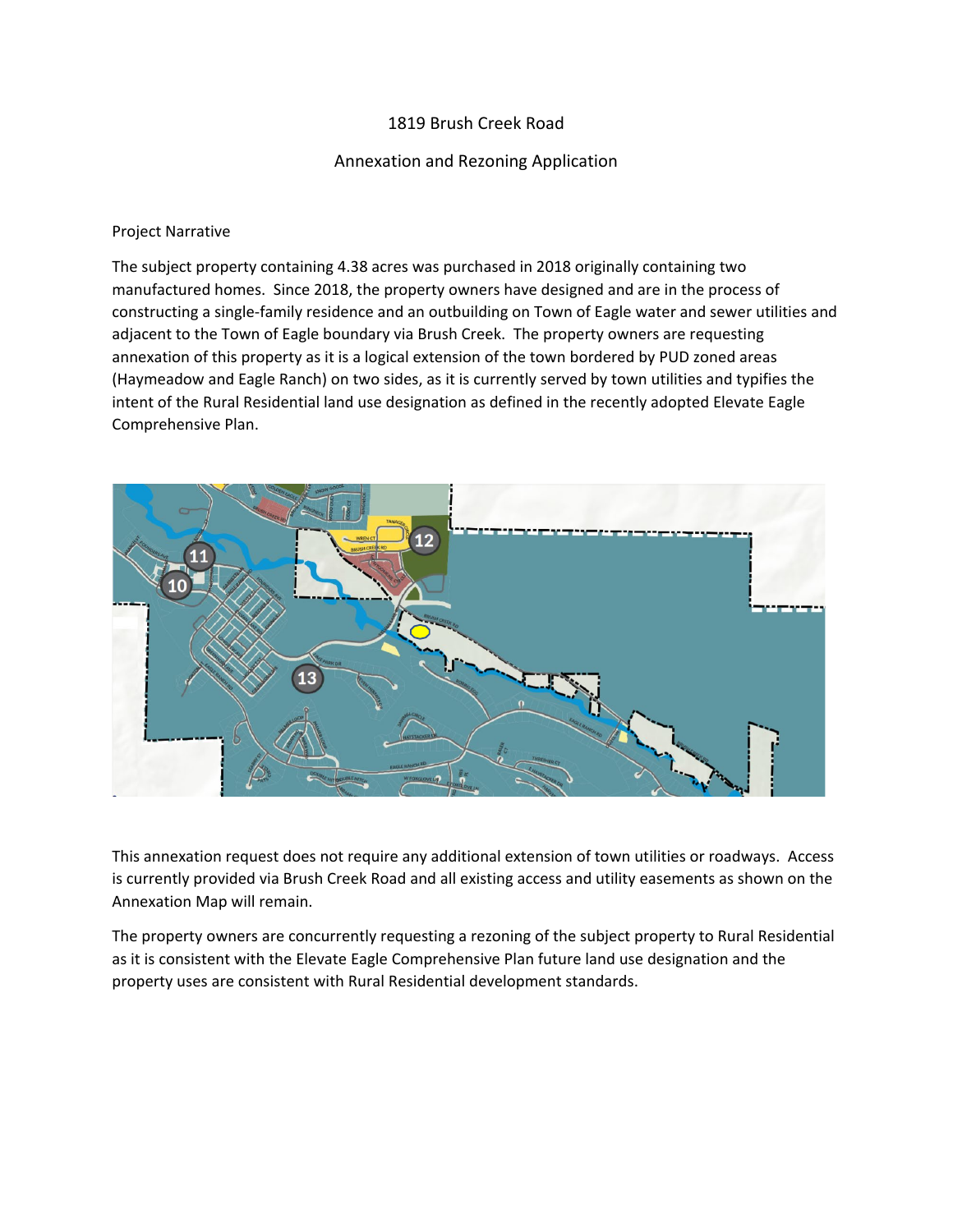### Comprehensive Plan Conformance



### Elevate Eagle Comprehensive Plan

### **Description:**

Rural lands include, but are not limited to, those generally developed to lower residential densities. agricultural activities, resource extraction, timber harvesting, resource conservation, public or private recreation or open space. They may include cluster homes to preserve large pieces of open space.

|                       | Neig |
|-----------------------|------|
| Agriculture, farming, | com  |
| single family units.  | recr |
|                       | emp  |

**PRIMARY LISES** 

## **SECONDARY USES**

ghborhood, ımunity parks, eation, on site loyee housing.

#### **APPROXIMATE DENSITY**

Up to 1 DU/2 Acres

The subject property is located within the Three Mile Plan, has a Rural Residential future land use designation, and is currently zoned Rural Residential under Eagle County. The proposed uses for Town of Eagle Rural Residential properties are listed above. The property owners' intent is to utilize the property for single family unit(s) at or less dense than the 1 dwelling unit per 2 acres density target. The singlefamily residence and outbuilding under construction meets or exceeds the development standards for Rural Residential zoned properties. Please reference the Site Plan exhibit for details on building size, setbacks, location of existing easements, water/sewer service lines and lot size. There are no development standards for lot coverage or maximum floor area under the Rural Residential zone district. The building height is 18 feet, well below the 35 foot maximum.

## Existing Utilities and Infrastructure

The subject property and single-family residence is currently served by town water and sewer. No additional water rights will be associated with this annexation request. The property was issued a water tap when the subdivision was created in 1984 and taps were paid for at that time under the out-of-town